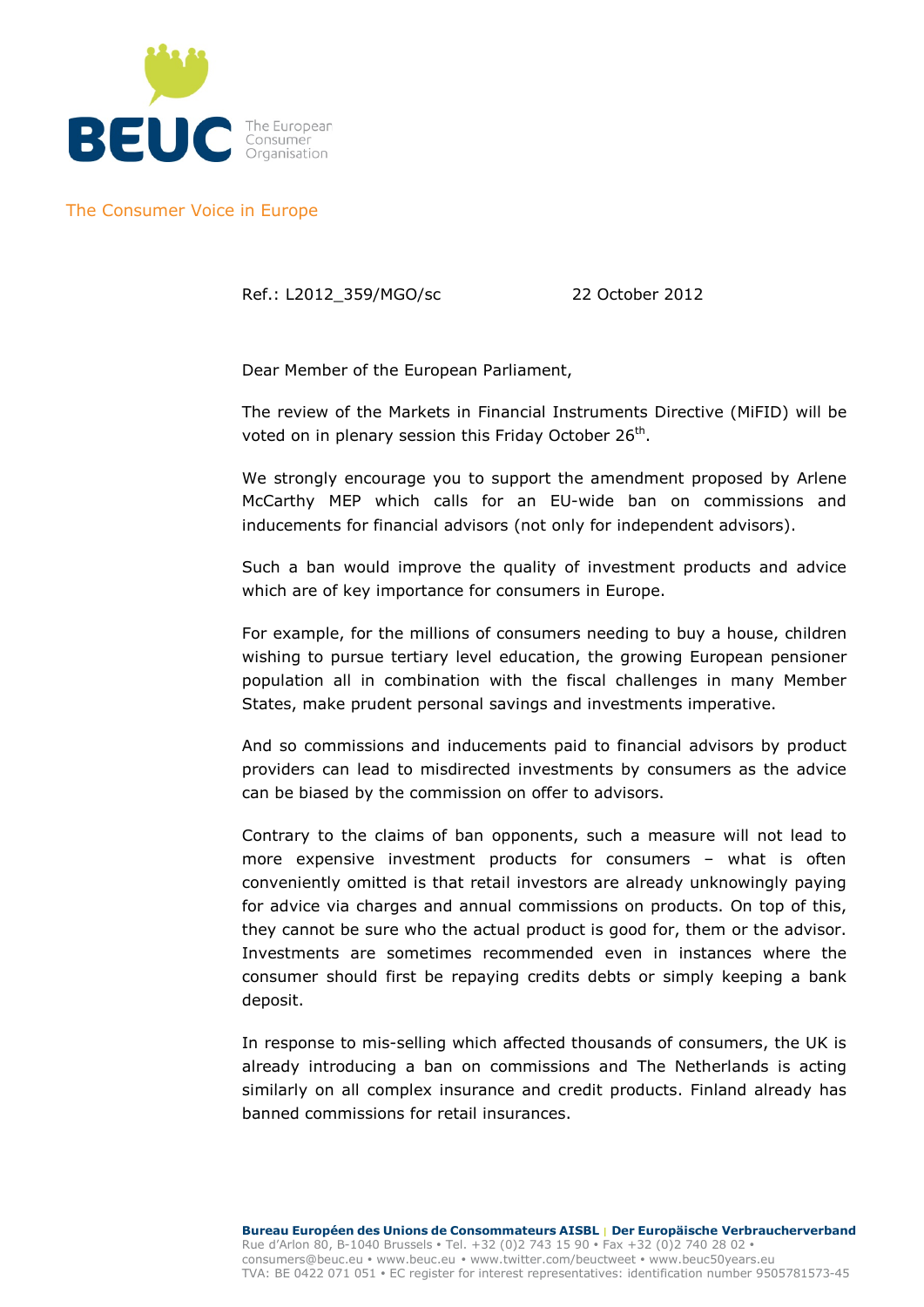The consumer will not be left without information or advice. Generic advice (not personalised advice) will develop and this is of better value than a commission driven recommendation. We also refute industry claims that consumers will refrain from paying for advice. When consumers realise that making an investment will not cost more than today, that products carry fewer entry fees and costs and that they can rely on the received advice, the barrier to pay for advice falls.

We sincerely hope that you will consider our concerns and support this crucial amendment.

Yours sincerely,

Capific

Monique Goyens Director General

*NB: Please see annex for a more detailed answer to the question why consumers will be willing to pay for investment advice.*